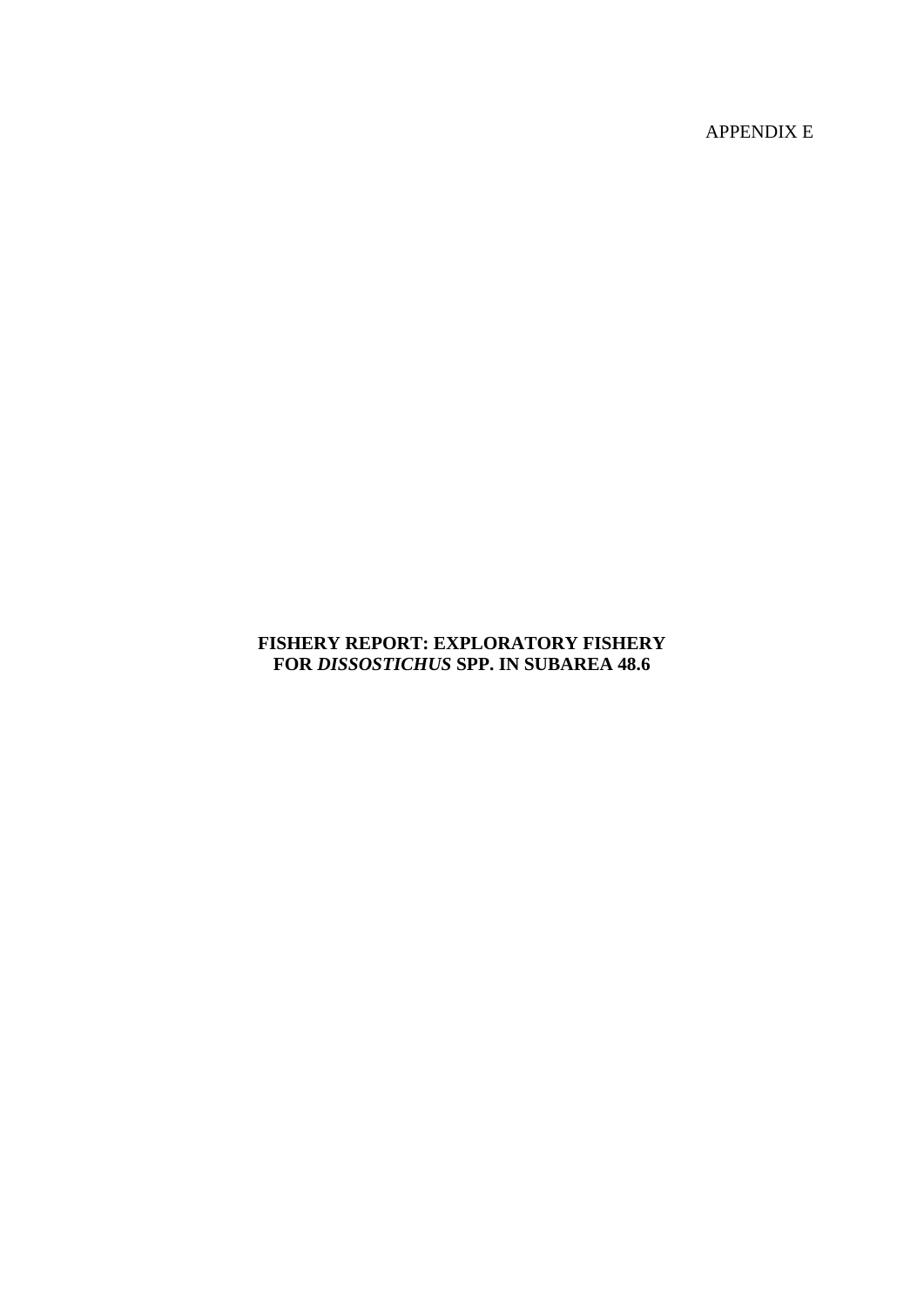# **CONTENTS**

| ٦ |
|---|
|---|

|                                                   | 1              |
|---------------------------------------------------|----------------|
|                                                   | 1              |
|                                                   | $\overline{2}$ |
|                                                   | 2              |
|                                                   | 3              |
|                                                   | 3              |
|                                                   | 3              |
|                                                   | $\overline{4}$ |
|                                                   | 5              |
|                                                   | 5              |
|                                                   | 5              |
| 5.2 Assessment of impacts on affected populations | 5              |
|                                                   | 5              |
|                                                   |                |
|                                                   | 5              |
|                                                   | 6              |
|                                                   | 6              |
|                                                   | 7              |
|                                                   | $\tau$         |
|                                                   | $\overline{7}$ |
|                                                   | 7              |
|                                                   |                |
|                                                   | 8              |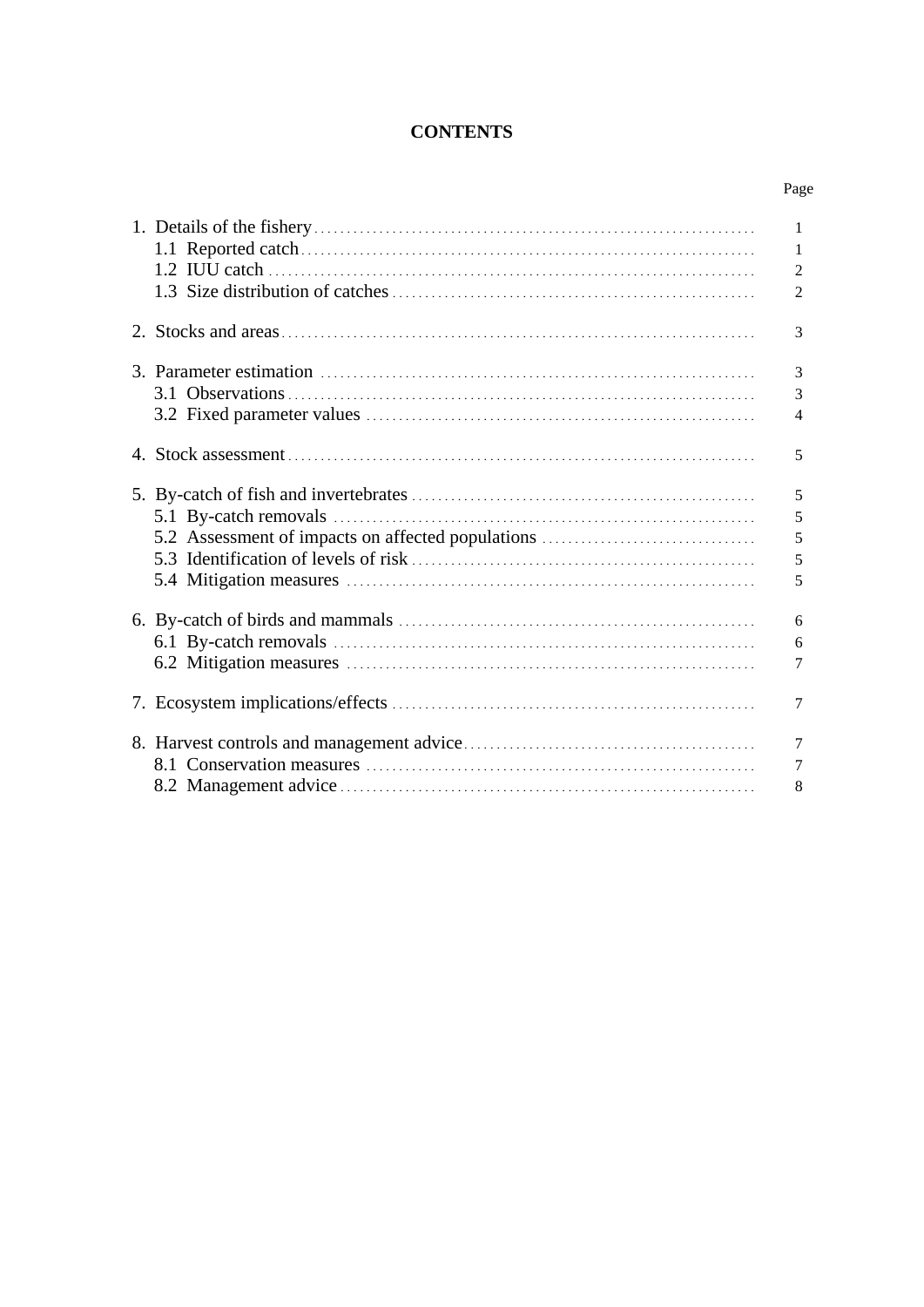# **FISHERY REPORT: EXPLORATORY FISHERY FOR** *DISSOSTICHUS* **SPP. IN SUBAREA 48.6**

### <span id="page-2-0"></span>**1. Details of the fishery**

The longline fishery for *Dissostichus* spp. in Subarea 48.6 began as a new fishery in 1996/97 (Conservation Measure 114/XV). In 1999, the Commission agreed that high levels of IUU fishing for *Dissostichus* spp. in the Convention Area had rendered it unrealistic to consider this fishery as 'new' (CCAMLR-XVIII, paragraph 10.14), and the fishery was re-classified as exploratory.

2. In 2008/09, the exploratory fishery for *Dissostichus* spp. in Subarea 48.6 was limited to Japanese and Korean flagged vessels using longlines only, and no more than one vessel per country was permitted to fish at any one time (Conservation Measure 41-04). The precautionary catch limit for *Dissostichus* spp. was 200 tonnes north of 60°S (SSRUs A and  $G<sup>1</sup>$  $G<sup>1</sup>$  $G<sup>1</sup>$ ) and 200 tonnes south of 60°S (SSRUs B–F; see Figure 1). The catch limits for by-catch species were defined in Conservation Measure 33-03. The fishing season was from 1 December 2007 to 30 November 2008.

3. In recent seasons, the Japanese-flagged vessel operating in this fishery has been using trotlines (WG-FSA-06/15; see also SC-CAMLR-XXIV, Annex 5, paragraphs 3.23 and 7.21; SC-CAMLR-XXV, Annex 5, paragraph 3.14).



Figure 1: General map of Subarea 48.6 and location of SSRUs (A–G in that subarea).

#### **1.1 Reported catch**

<u>.</u>

4. Licensed longline vessels have fished the exploratory fishery for *Dissostichus* spp. in Subarea 48.6 since 2003/04, and the main species caught has been *D. eleginoides*, except in 2008/09 when the dominant species in the catches was *D. mawsoni* (Table 1). In 2008/09, two vessels fished in SSRUs E and G (Figure 1). SSRU E was closed on 12 March 2009 (catch limit for *Dissostichus* spp.: 200 tonnes; final reported catch: 189 tonnes), with a consequential closure of all other SSRUs south of 60°S.

<span id="page-2-1"></span><sup>1</sup> SSRU A was divided into A and G in November 2007.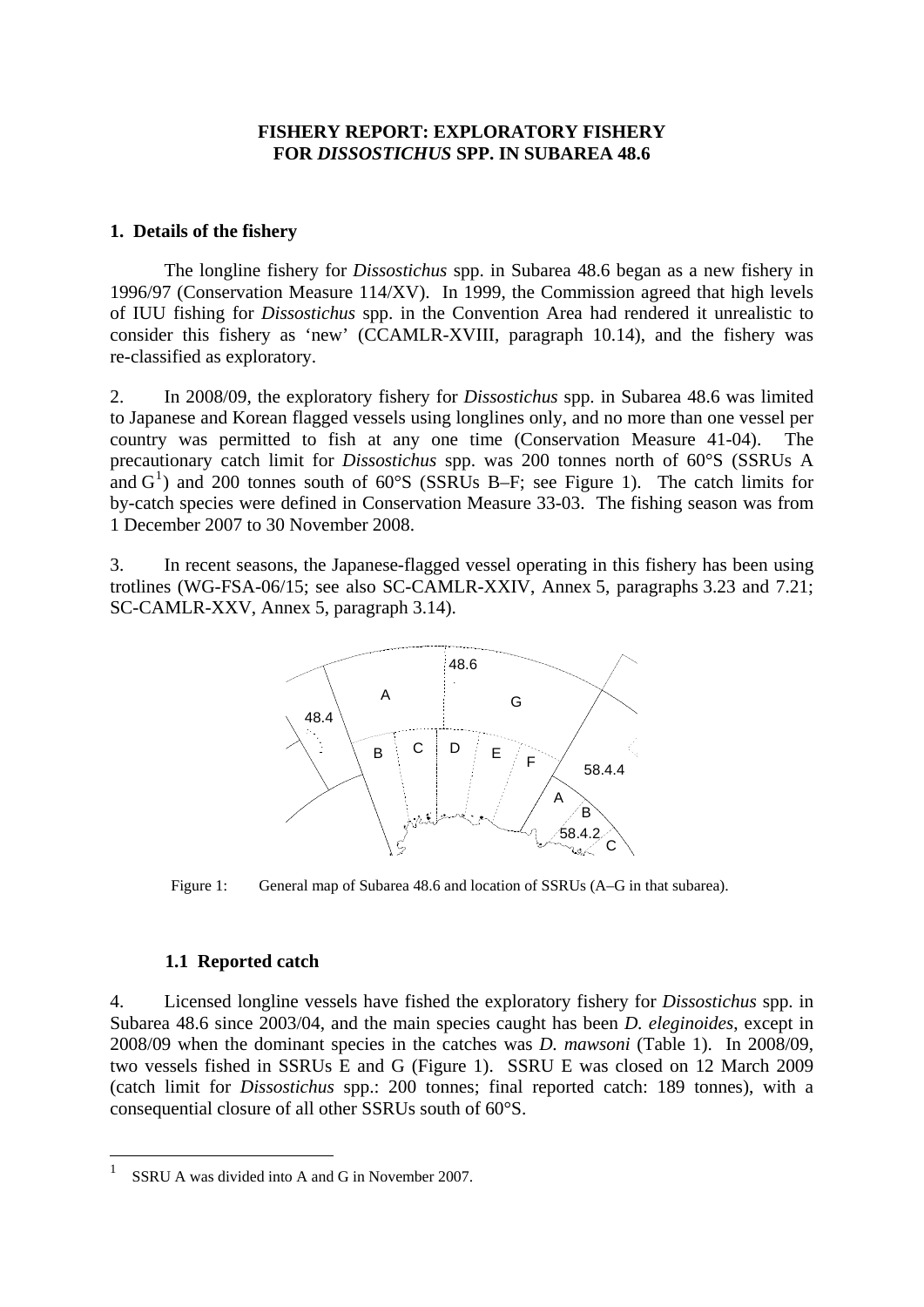| Season  | Regulated fishery   |          |          |                                 |                  |                         |  | Total |          |          |
|---------|---------------------|----------|----------|---------------------------------|------------------|-------------------------|--|-------|----------|----------|
|         | <b>Effort</b>       |          |          | Dissostichus spp.               | <b>IUU</b> catch | removals                |  |       |          |          |
|         | (number of vessels) |          |          |                                 | Catch limit      | Reported catch (tonnes) |  |       | (tonnes) | (tonnes) |
|         | Limit               | Reported | (tonnes) | D. eleginoides D. mawsoni Total |                  |                         |  |       |          |          |
| 2003/04 | 6                   |          | 910      |                                 | $\theta$         |                         |  |       |          |          |
| 2004/05 | 3                   | ∍        | 910      | 49                              | 2                | 51                      |  | 51    |          |          |
| 2005/06 | ∍                   |          | 910      | 100                             | 63               | 163                     |  | 163   |          |          |
| 2006/07 | 4                   | 3        | 910      | 78                              | 34               | 112                     |  | 112   |          |          |
| 2007/08 | 4                   |          | 400      | 12                              | 11               | 24                      |  | 24    |          |          |
| 2008/09 |                     |          | 400      | 17                              | 265              | 282                     |  | 282   |          |          |

<span id="page-3-0"></span>

| Table 1(a): Catch history for <i>Dissostichus</i> spp. in Subarea 48.6 (source: STATLANT data for past seasons, and |  |  |  |  |
|---------------------------------------------------------------------------------------------------------------------|--|--|--|--|
| catch and effort reports for current season, WG-FSA-09/5 Rev. 1 and past reports for IUU catch).                    |  |  |  |  |

Table 1(b): Catch of *Dissostichus* spp. in Subarea 48.6 reported by SSRU (source: fine-scale data pro-rated by total reported catch in Table  $1(a)$ ).

| Season  |     | D. eleginoides |   |   |   |   |    | D. mawsoni |   |  |   |     |
|---------|-----|----------------|---|---|---|---|----|------------|---|--|---|-----|
|         | А   | G              | B | C | D | E | A  | G          | B |  | D | Ε   |
| 2003/04 |     | *              |   |   |   |   |    | ∗          |   |  |   |     |
| 2004/05 | 49  | *              |   |   |   |   |    | ∗          |   |  |   |     |
| 2005/06 | 100 | ∗              |   |   |   |   | 63 | ∗          |   |  |   |     |
| 2006/07 | 78  | *              |   |   |   |   | 25 | ∗          |   |  |   | 8   |
| 2007/08 |     | 12             |   |   |   |   |    | 11         |   |  |   |     |
| 2008/09 |     |                |   |   |   |   |    | 77         |   |  |   | 189 |

\* SSRU A was divided into A and G in November 2007.

# **1.2 IUU catch**

5. There is no information to derive an estimate of the level of IUU fishing in Subarea 48.6 (Table 1(a)).

#### **1.3 Size distribution of catches**

6. Most *D. eleginoides* caught in the fishery ranged from 60 to 170 cm in length, with a broad mode at approximately 70–130 cm, and most *D. mawsoni* ranged from 100 to 180 cm in length, with a broad mode at approximately 140–160 cm except in 2004/05 (Figure 2). The length-frequency distributions indicate a consistent difference in modal size between the two species.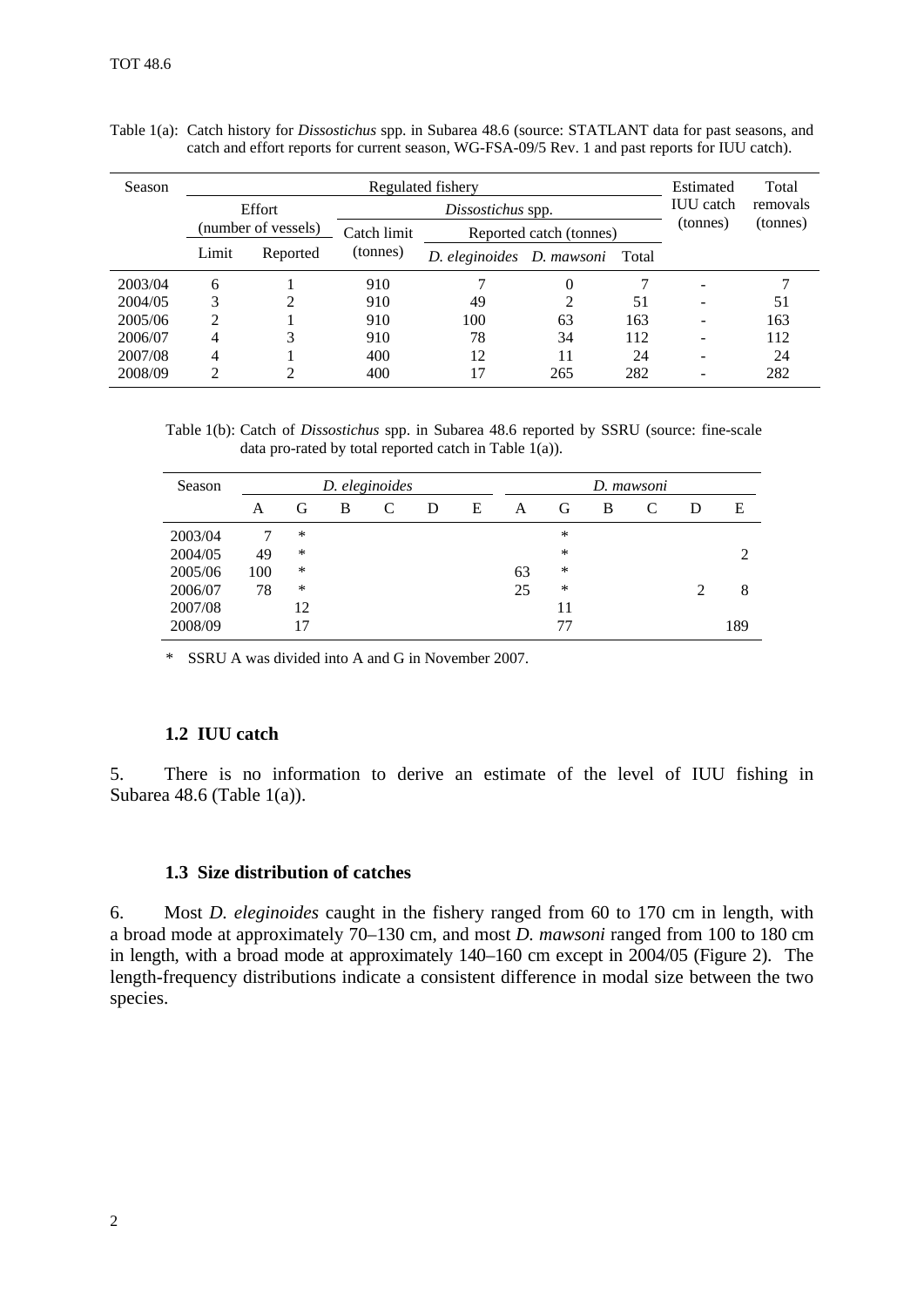<span id="page-4-0"></span>

Weighted Frequency (proportion of the catch)

Weighted Frequency (proportion of the catch)

Figure 2: Catch-weighted length frequencies for *Dissostichus eleginoides* and *Dissostichus mawsoni* in Subarea 48.6 (source: observer, fine-scale and STATLANT data, and the length–weight relationships were taken from observations on *D. eleginoides* in Subarea 48.3 and *D. mawsoni* in Subarea 88.1).

# **2. Stocks and areas**

7. No data are available on the stock structure of fish in this fishery.

# **3. Parameter estimation**

# **3.1 Observations**

8. Vessels operating in this fishery are required to conduct fishery-based research in accordance with Conservation Measure 41-01. This includes the collection of detailed catch, effort and biological data (Annex 41-01/A), the setting of research lines (Annex 41-01/B) and participation in the tagging program (Annex 41-01/C).

9. Vessels, on first entry into an SSRU, are required to make 10 research longline hauls. The requirement for a further 10 research hauls during the course of fishing was removed in 2008 and in 2008/09 the starting position of research hauls was allocated by the Secretariat (see CCAMLR-XXVIII/BG/6). The number of research hauls reported in fine-scale data are summarised in Table 2.

10. Vessels are also required to tag and release *Dissostichus* spp. at a rate of one fish per tonne of green weight caught, and a limit of 500 fish tagged per vessel applied until the end of 2006/07. A total of 322 *D. eleginoides* and 44 *D. mawsoni* (total 366 fish) have been tagged and released, and five *D. eleginoides* have been recaptured in that subarea (Table 3). Of the fish tagged and released, 346 fish were in SSRU A, two fish were in SSRU D and 18 fish were in SSRU E.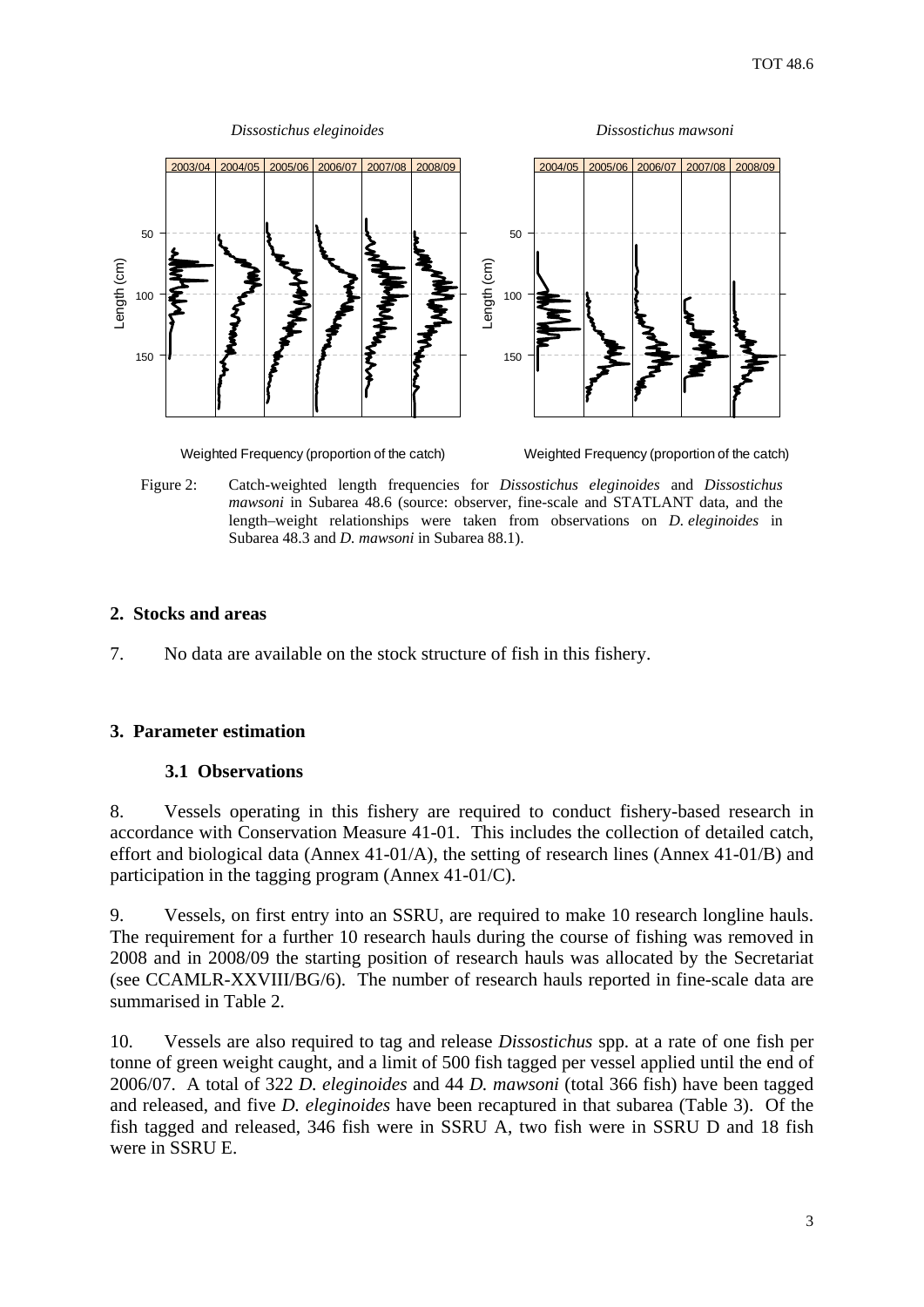| <b>Season</b> | <b>Flag State</b>  | Vessel name        | <b>SSRU</b> |    | Number of hauls |       |
|---------------|--------------------|--------------------|-------------|----|-----------------|-------|
|               |                    |                    |             | R  | C               | Total |
| 2003/04       | Japan              | Shinsei Maru No. 3 | 486A        | *  | 29              | 29    |
| 2004/05       | Japan              | Shinsei Maru No. 3 | 486A        | 32 | 86              | 118   |
|               | Korea, Republic of | Bonanza No. 707    | 486E        | 6  |                 | 6     |
| 2005/06       | Japan              | Shinsei Maru No. 3 | 486A        | 20 | 243             | 263   |
| 2006/07       | Japan              | Shinsei Maru No. 3 | 486A        | 20 | 169             | 189   |
|               | Korea, Republic of | Jung Woo No. 2     | 486A        |    | 13              | 20    |
|               |                    | Jung Woo No. 2     | 486E        | 6  |                 | 6     |
|               | Norway             | Froyanes           | 486D        | 10 |                 | 10    |
|               |                    | Froyanes           | 486E        | 8  |                 | 9     |
| 2007/08       | Japan              | Shinsei Maru No. 3 | 486G        | 20 | 19              | 39    |
| 2008/09       | Japan              | Shinsei Maru No. 3 | 486E        | 11 | 6               | 17    |
|               |                    | Shinsei Maru No. 3 | 486G        | 10 | 71              | 81    |
|               | Korea, Republic of | Insung No. 22      | 486E        | 10 | 15              | 25    |

<span id="page-5-0"></span>Table 2: Research (R) and commercial (C) longline hauls reported by vessels operating in the exploratory fishery for *Dissostichus* spp. in Subarea 48.6 (source: fine-scale data).

\* Research hauls were not identified in the data.

Table 3: Number of individuals of *Dissostichus* spp. tagged and released and the tagging rate (fish per tonne of green weight caught) reported by vessels operating in the exploratory fishery for *Dissostichus* spp. in Subarea 48.6. The number of *D. eleginoides* is indicated in brackets. The total number of tagged fish recaptured to date in Subarea 48.6 is also included. (Source: observer data and catch and effort reports)

| <b>Season</b> | <b>Flag State</b>                                      | Vessel name        |       |                | Dissostichus spp. tagged and released |  |
|---------------|--------------------------------------------------------|--------------------|-------|----------------|---------------------------------------|--|
|               |                                                        |                    |       | Number of fish | Tagging rate                          |  |
| 2003/04       | Japan                                                  | Shinsei Maru No. 3 | 4     | (4)            | 0.61                                  |  |
| 2004/05       | Japan                                                  | Shinsei Maru No. 3 | 57    | (57)           | 1.21                                  |  |
|               | Korea, Republic of                                     | Bonanza No. 707    | 5     | (0)            | 2.21                                  |  |
| 2005/06       | Japan                                                  | Shinsei Maru No. 3 | 171   | (169)          | 1.05                                  |  |
| 2006/07       | Japan                                                  | Shinsei Maru No. 3 | 99    | (76)           | 1.00                                  |  |
|               | Korea, Republic of                                     | Jung Woo No. 2     | 19    | (15)           | 2.96                                  |  |
|               | Norway                                                 | Froyanes           | 11    | (1)            | 1.57                                  |  |
| 2007/08       | Japan                                                  | Shinsei Maru No. 3 | *     |                | $\ast$                                |  |
| 2008/09       | Japan                                                  | Shinsei Maru No. 3 | 421   | (79)           | 3.83                                  |  |
|               | Korea, Republic of                                     | Insung No. 22      | 520   | (0)            | 3.01                                  |  |
|               | Total number of fish tagged and released               | 1 307              | (401) |                |                                       |  |
|               | Total number of tagged fish recaptured in Subarea 48.6 |                    | (5)   |                |                                       |  |

\* Vessel fished from 23 October to 28 December 2008 and tag information was reported under 2008/09.

### **3.2 Fixed parameter values**

11. None available for this fishery.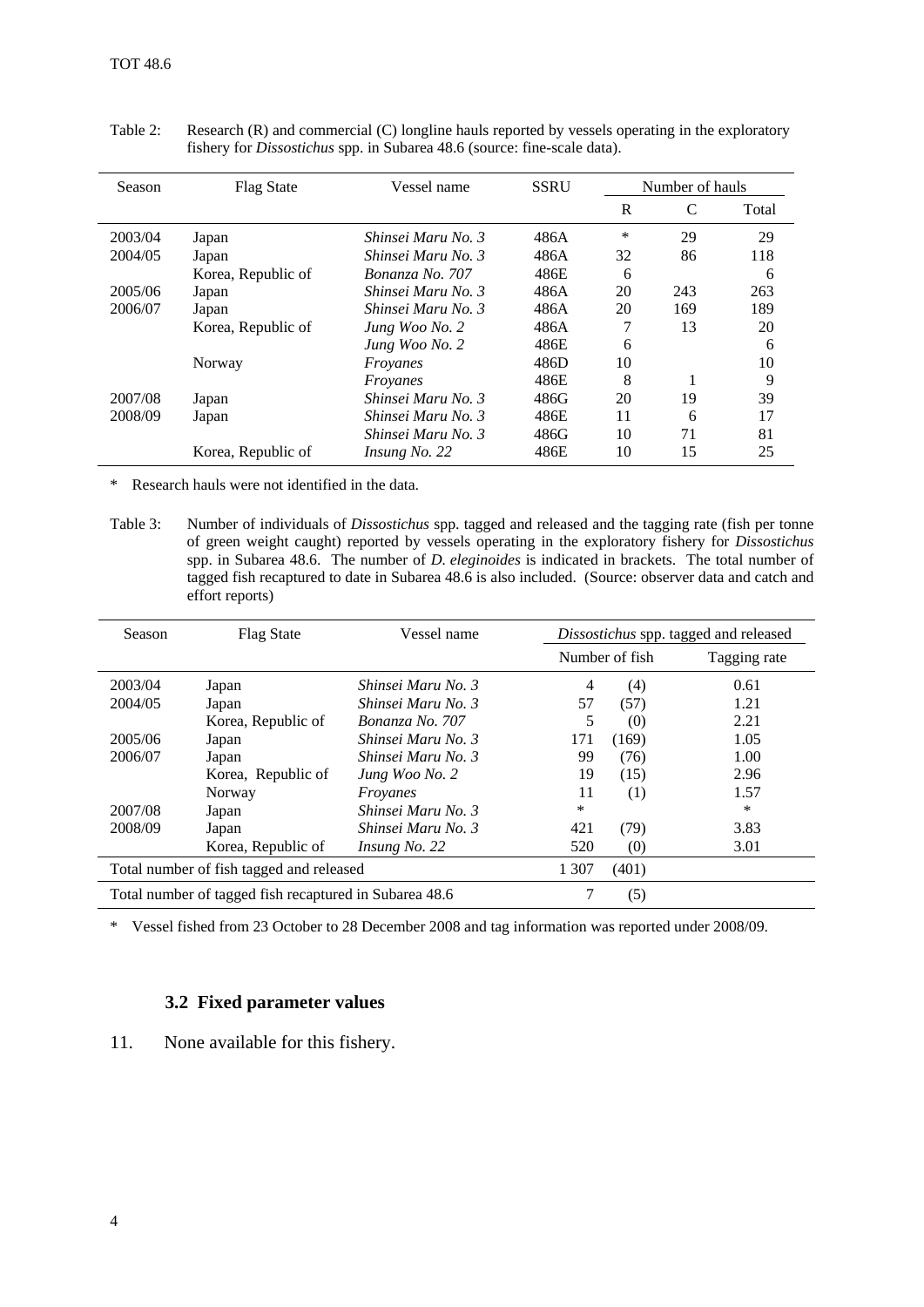### <span id="page-6-0"></span>**4. Stock assessment**

12. The catch limits in this fishery were agreed by the Commission based on advice provided by the Scientific Committee.

#### **5. By-catch of fish and invertebrates**

#### **5.1 By-catch removals**

13. Catches of by-catch species groups (macrourids, rajids and other species) reported in fine-scale data, their respective catch limits, and number of rajids cut from lines and released alive are summarised in Table 4. The by-catch in this fishery consists predominantly of macrourids (up to 13 tonnes per season), and the total reported catch of rajids has been low  $(<100 \text{ kg})$ .

Table 4: Catch history for by-catch species (macrourids, rajids and other species), catch limits and number of rajids released alive in Subarea 48.6. Catch limits are for the whole fishery (see Conservation Measure 33-03 for details). (Source: fine-scale data)

| Season  | <b>Macrourids</b>          |                               | Rajids                     |                               |                    |                            | Other species                 |
|---------|----------------------------|-------------------------------|----------------------------|-------------------------------|--------------------|----------------------------|-------------------------------|
|         | Catch<br>limit<br>(tonnes) | Reported<br>catch<br>(tonnes) | Catch<br>limit<br>(tonnes) | Reported<br>catch<br>(tonnes) | Number<br>released | Catch<br>limit<br>(tonnes) | Reported<br>catch<br>(tonnes) |
| 2003/04 | 146                        | $\Omega$                      | 100                        | $\theta$                      |                    | 120                        | 0                             |
| 2004/05 | 146                        | 6                             | 100                        | 0                             |                    | 120                        | 0                             |
| 2005/06 | 146                        | 10                            | 100                        | 0                             |                    | 120                        | 3                             |
| 2006/07 | 146                        | 13                            | 100                        | 0                             |                    | 120                        | 2                             |
| 2007/08 | 62                         |                               | 100                        | 0                             | 0                  | 140                        | 0                             |
| 2008/09 | 64                         |                               | 100                        | 0                             | 0                  | 140                        | 2                             |

# **5.2 Assessment of impacts on affected populations**

14. None available for this fishery.

### **5.3 Identification of levels of risk**

15. None available for this fishery.

#### **5.4 Mitigation measures**

16. In 2008, the Commission agreed that during the Year-of-the-Skate (CCAMLR-XXVII, paragraph 4.55):

(i) all skates should be brought on board or alongside the hauler to be correctly identified, scanned for tags and for their condition to be assessed;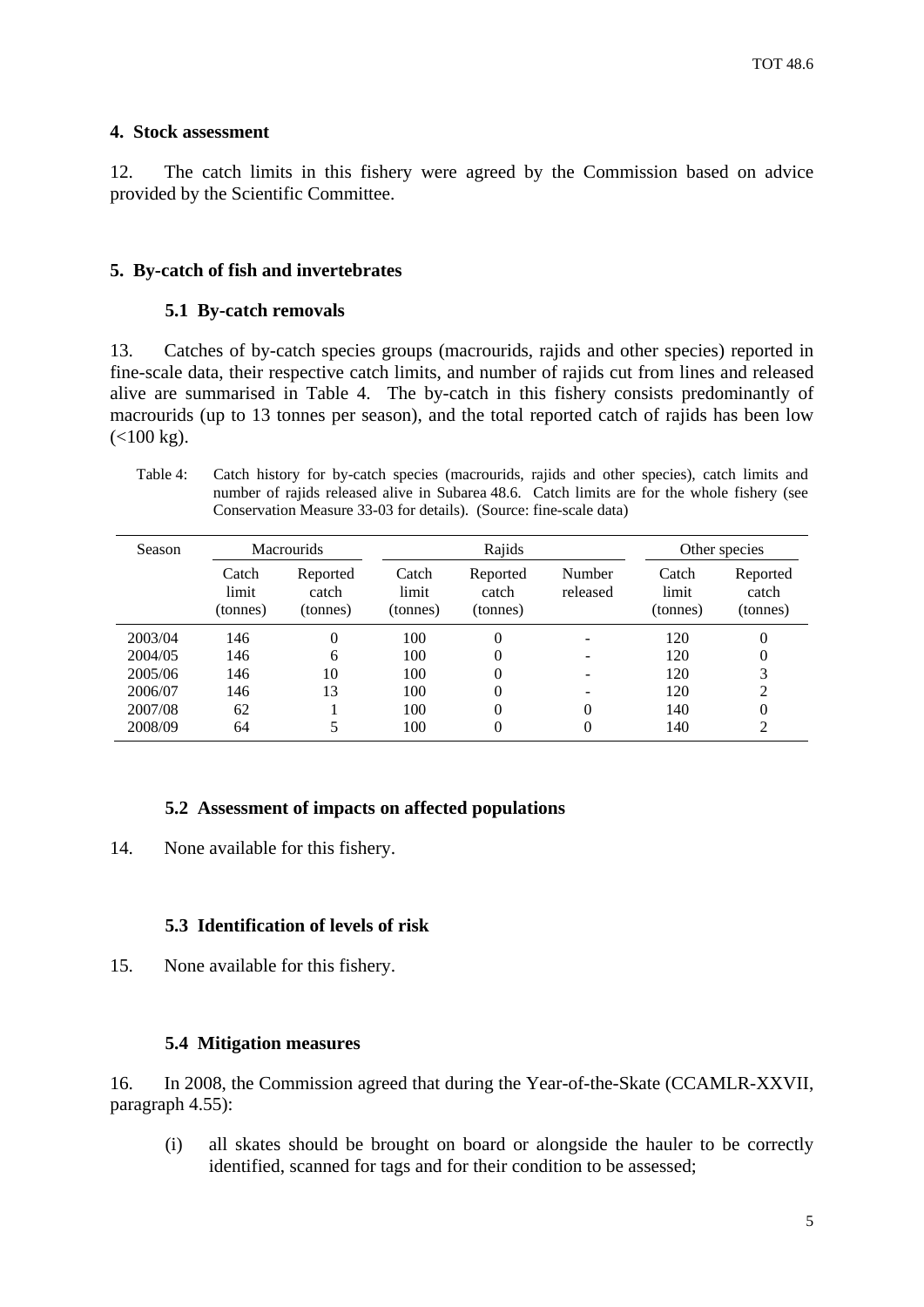- <span id="page-7-0"></span>(ii) all skates that are likely to survive if released (condition 3 or 4) should be released by cutting the snood as close to the hook as possible or cutting the snood and removing the hook from the skate, providing this does not further injure the skate;
- (iii) all skates which are dead or with life-threatening injuries (condition 1 or 2 in the logbook) should be retained by the vessels;
- (iv) skates released alive should be doubled-tagged (i.e. two tags per skate) at a rate of one skate in every five skates caught in exploratory fisheries, up to a maximum of 500 skates per vessel;
- (v) tagged skates should be identified to species, measured before they are released and that, where possible, tagging experiments be undertaken to compare different tag types and estimate tag-shedding rates;
- (vi) the tagging program will be coordinated by the Secretariat, which will be the repository for skate tagging kits;
- (vii) when skates are caught on a line, they should be randomly sampled by observers at a rate of three skates per thousand hooks for the purpose of collecting biological measurements;
- (viii) skates should not be sacrificed for biological sampling, and female maturity stage should only be recorded if the skate is dead or has sustained lifethreatening injuries (conditions 1 and 2);
- (ix) all live skates which are part of the biological sampling, which have not sustained life-threatening injuries, should be handled with care and released after biological information has been recorded, if they are still suitable for release (i.e. still in condition 3 or 4).

#### **6. By-catch of birds and mammals**

#### **6.1 By-catch removals**

17. There have been no observed seabird mortalities in Subarea 48.6 (Table 5).

| Table 5: | Seabird by-catch limit, observed mortality rate and total estimated mortality of seabird by-catch in |
|----------|------------------------------------------------------------------------------------------------------|
|          | Subarea 48.6 (from SC-CAMLR-XXVIII, Annex 7, Table 4).                                               |

| Season  | By-catch limit<br>(number of birds) | Mortality rate<br>(birds per thousand hooks) | Total estimated mortality<br>(number of birds) |
|---------|-------------------------------------|----------------------------------------------|------------------------------------------------|
| 2003/04 | $3*$                                |                                              |                                                |
| 2004/05 | $3*$                                |                                              |                                                |
| 2005/06 | $3*$                                |                                              |                                                |
| 2006/07 | $3*$                                |                                              |                                                |
| 2007/08 | $3*$                                |                                              |                                                |
| 2008/09 | $3*$                                |                                              |                                                |

\* Per vessel during daytime setting.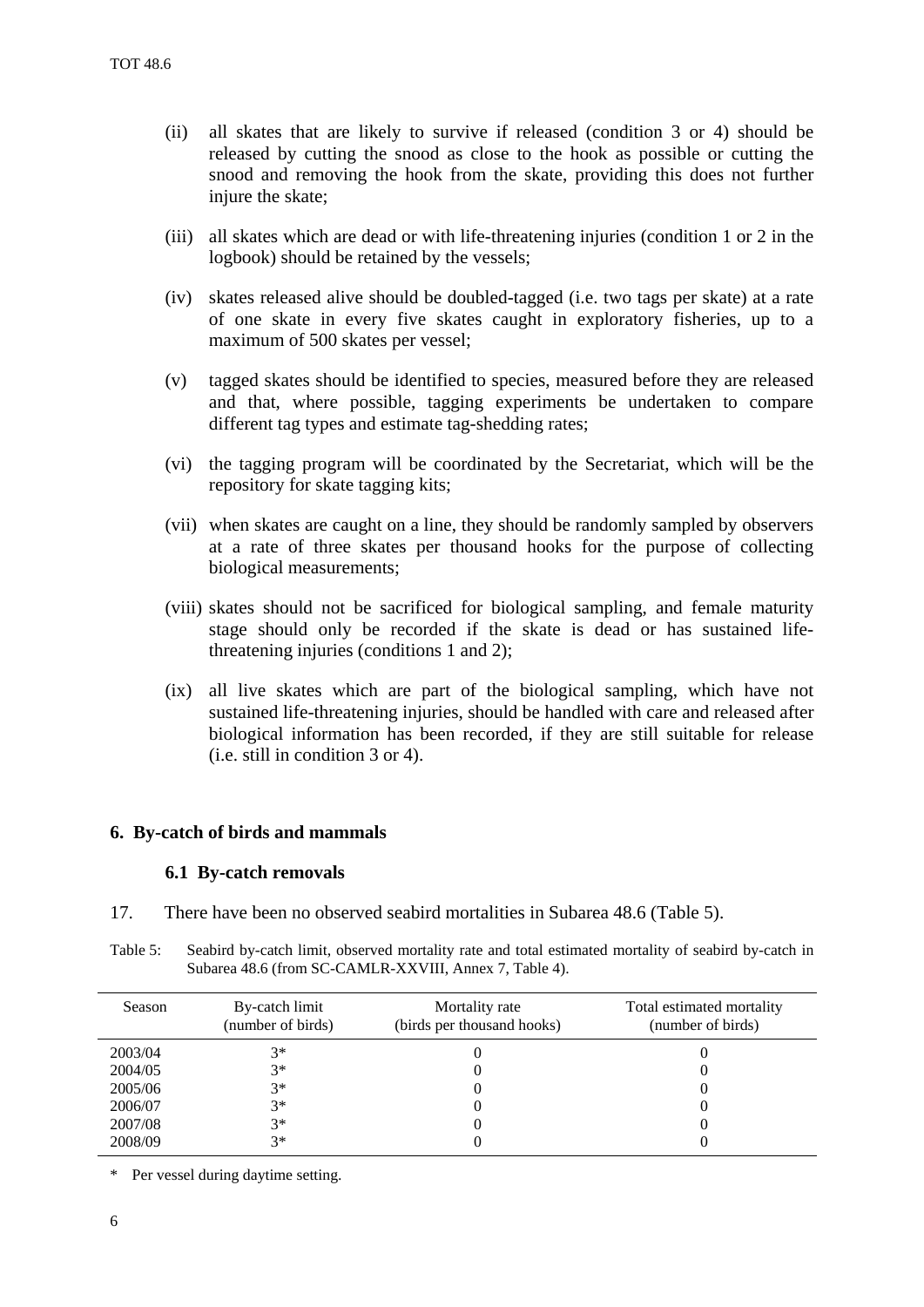<span id="page-8-0"></span>18. No marine mammal interactions or mortalities have been reported.

19. WG-IMAF assessed the risk level of seabirds in this fishery in Subarea 48.6 as category 1 (low) south of 55°S, and category 2 (average to low) north of 55°S (SC-CAMLR-XXVIII, Annex 7, Table 14 and Figure 2).

### **6.2 Mitigation measures**

20. Conservation Measure 25-02 applies to this fishery and in recent years has been linked to an exemption for night setting in Conservation Measure 24-02 and subject to a seabird by-catch limit. Offal and other discharges are regulated under annual conservation measures (e.g. Conservation Measures 41-09, 41-10 and 26-01).

# **7. Ecosystem implications/effects**

21. No evaluation available for this fishery.

### **8. Harvest controls and management advice**

#### **8.1 Conservation measures**

22. The limits on the exploratory fishery for *Dissostichus* spp. in Subarea 48.6 are defined in Conservation Measure 41-04. The limits in force and the Working Group's advice to the Scientific Committee for the forthcoming season are summarised in Table 6.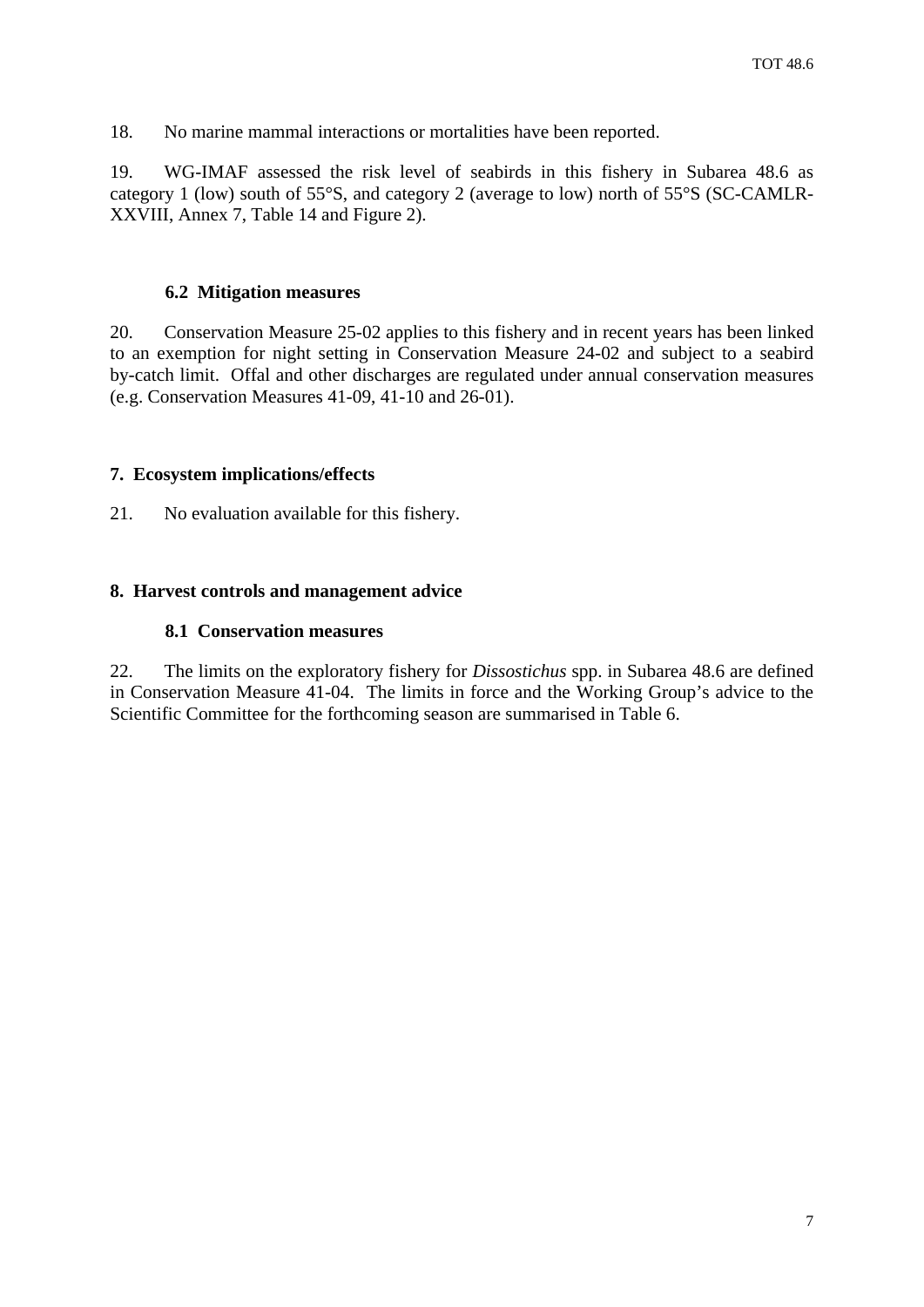| Element                     | Limit in force                                                                                                                                                                                                                 | Advice for 2009/10 |
|-----------------------------|--------------------------------------------------------------------------------------------------------------------------------------------------------------------------------------------------------------------------------|--------------------|
| Access                      | No more than one vessel per country at any one time.                                                                                                                                                                           | Carry forward      |
| Catch limit                 | Precautionary catch limit for <i>Dissostichus</i> spp. was 200 tonnes<br>north of $60^{\circ}$ S and 200 tonnes south of $60^{\circ}$ S.                                                                                       | Carry forward      |
| Season                      | 1 December to 30 November                                                                                                                                                                                                      | Same period        |
| By-catch                    | Regulated by CM 33-03.                                                                                                                                                                                                         | Carry forward      |
| Mitigation                  | In accordance with CM 25-02, except paragraph 5 if requirements<br>of CM 24-02 are met.                                                                                                                                        | Carry forward      |
|                             | Limit of three (3) seabirds per vessel during daytime setting.                                                                                                                                                                 | Carry forward      |
| <b>Observers</b>            | At least two (2) scientific observers, one of whom shall be<br>appointed in accordance with the CCAMLR Scheme of<br>International Scientific Observation.                                                                      | Carry forward      |
| Data                        | Five-day catch and effort reporting                                                                                                                                                                                            | Carry forward      |
|                             | Haul-by-haul catch and effort data                                                                                                                                                                                             | Carry forward      |
|                             | Biological data reported by the CCAMLR scientific observer.                                                                                                                                                                    | Carry forward      |
| Research                    | Fishery-based research in accordance with CM 41-01, including<br>the collection of detailed catch, effort and biological data<br>(Annex 41-01/A), setting of research hauls (Annex 41-01/B) and<br>tagging (Annex $41-01/C$ ). | Carry forward      |
|                             | Toothfish tagged at a rate of at least three fish per tonne green<br>weight caught.                                                                                                                                            | Carry forward      |
|                             | Skates tagged at a rate of at least one skate per five skates caught,<br>up to a maximum of 500 skates per vessel.                                                                                                             | Carry forward      |
| Environmental<br>protection | Regulated by CMs 26-01, 22-06 and 22-07.<br>No offal discharge.<br>Fishing prohibited in depths shallower than 550 m.                                                                                                          | Carry forward      |

<span id="page-9-0"></span>Table 6: Limits on the exploratory fishery for *Dissostichus* spp. in Subarea 48.6 in 2008/09 (Conservation Measure 41-04) and advice to the Scientific Committee for 2009/10.

# **8.2 Management advice**

23. The Working Group noted that there are still very few tag-recaptures from Subarea 48.6, and that no progress could be made on assessments of *D. eleginoides* in this subarea.

24. The Working Group recommended that all the other requirements of the fishery, including fishery-based research (Conservation Measure 41-01), by-catch limits (Conservation Measure 33-03) and associated measures, be carried forward to the 2008/09 season.

25. The Working Group agreed that measures in the research and data collection plans, including the requirement to tag toothfish at the rate of three toothfish per tonne and the requirement for research hauls as used in 2008/09, be retained for the exploratory fisheries in Subarea 48.6.

26. The Working Group agreed that for some vessels the size frequency of tagged fish showed very little overlap with the overall size frequency of fish caught and that this was having a serious impact on the efficacy of the tagging program. It recalled that a paper had been submitted to WG-FSA in 2007 which outlined methods by which large toothfish could